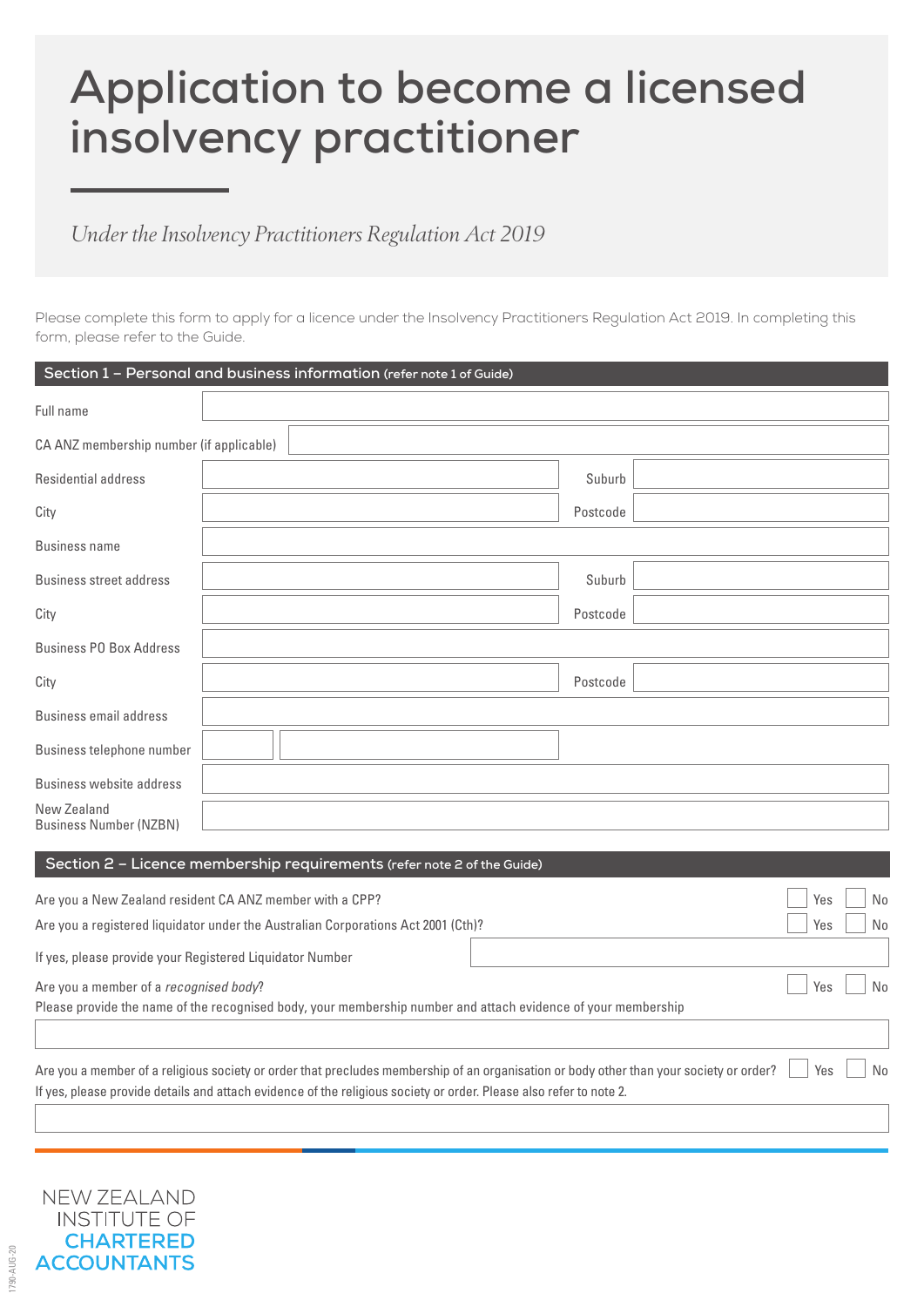Application to become a licensed insolvency practitioner under the Insolvency Practitioners Regulation Act 2019 2

#### **Section 3 – Fit and proper person (refer note 3 of the guide)**

I am a fit and proper person to be licensed. Please complete and attach the form *IP 1 – Fit and proper person.*

 Please also attach a copy of your current criminal convictions record obtained from the Ministry of Justice or an equivalent overseas criminal convictions record.

#### **Section 4 – Insolvency engagement experience (refer note 4 of the guide)**

## **1. Practical experience pathway**

- *a) CA ANZ member with a CPP*  I have completed at least **1,000** hours of practical experience on insolvency engagements at a senior level within the three years immediately prior to submitting this application, **and** have five years' experience undertaking work on insolvency engagements or sufficiently similar experience.
- *b) Other applicants* I have completed at least **2,000** hours of practical experience on insolvency engagements at a senior level within the three years immediately prior to submitting this application **and** have five years' experience undertaking work on insolvency engagements or sufficiently similar experience. The normal problem of the North States of No

All applicants relying on the practical experience pathway must complete the form *IP 2 – Practical Insolvency Experience* setting out their relevant practical experience on insolvency engagements and attach it to this form.

#### **2. Alternative pathway – otherwise competent to act as an insolvency practitioner (for any applicant who cannot use the practical experience pathway above)**

I am applying for a licence under the alternative pathway of being otherwise competent to act as an insolvency practitioner.

If yes, please provide supporting information, in any form, showing you are otherwise competent to be issued a licence.

# **Section 5 – Professional indemnity insurance arrangements (refer note 5 of the guide)**

I have professional indemnity insurance appropriate to the nature and scale of the insolvency services I am offering.

Please provide supporting information confirming your insurance arrangements.

### **Section 6 – Compliance Agreement for an applicant who is not a New Zealand resident CA ANZ member (refer note 6 of the guide)**

I have signed and attached my Compliance Agreement with NZICA.

# **Section 7 – Types of insolvency engagements in respect of which a licence-holder is authorised to act**

| I am applying for a licence authorising me to act in respect of all types of insolvency engagements.                          | Yes    | $\overline{\phantom{a}}$ No |
|-------------------------------------------------------------------------------------------------------------------------------|--------|-----------------------------|
| l am applying for a licence authorising me to act only in respect of an appointment as a trustee or provisional trustee under |        |                             |
| subpart 2 of Part 5 of the Insolvency Act 2006.                                                                               | Yes No |                             |

# **Section 8 – Privacy Collection Statement and Consents**

Privacy is important to the New Zealand Institute of Chartered Accountants (NZICA, we, us or our). We collect, use and disclose the personal information you provide in this form for the purpose of assessing and processing your application to become a licensed insolvency practitioner in New Zealand, for the management and administration of your application and, if granted, your licence and to otherwise communicate with or manage our relationship with you. We collect your personal information pursuant to the Insolvency Practitioners Regulation Act 2019 (NZ) (Act) and will provide your information to the Registrar of Companies, the Ministry of Business Innovation, and Employment and any other competent government authorities as required or permitted under the Act. We may also provide your information to Chartered Accountants Australia and New Zealand. Providing us with the requested information is not required by law, but if you do not provide the information requested by us, we may not be able to process your application to become a licensed insolvency practitioner in New Zealand.

We will also use and disclose personal information (including sensitive information) as set out in our Privacy Policy, available at [www.charteredaccountantsanz.com/privacy-policy](http://www.charteredaccountantsanz.com/privacy-policy). The Privacy Policy also contains the contact details of our Privacy Officer and information regarding your rights (including how to withdraw your consent, if applicable) and how you can seek to access and correct your personal information or raise a privacy concern with us and how it will be dealt with.

It is likely that personal information will be disclosed to overseas recipients (as provided in our Privacy Policy).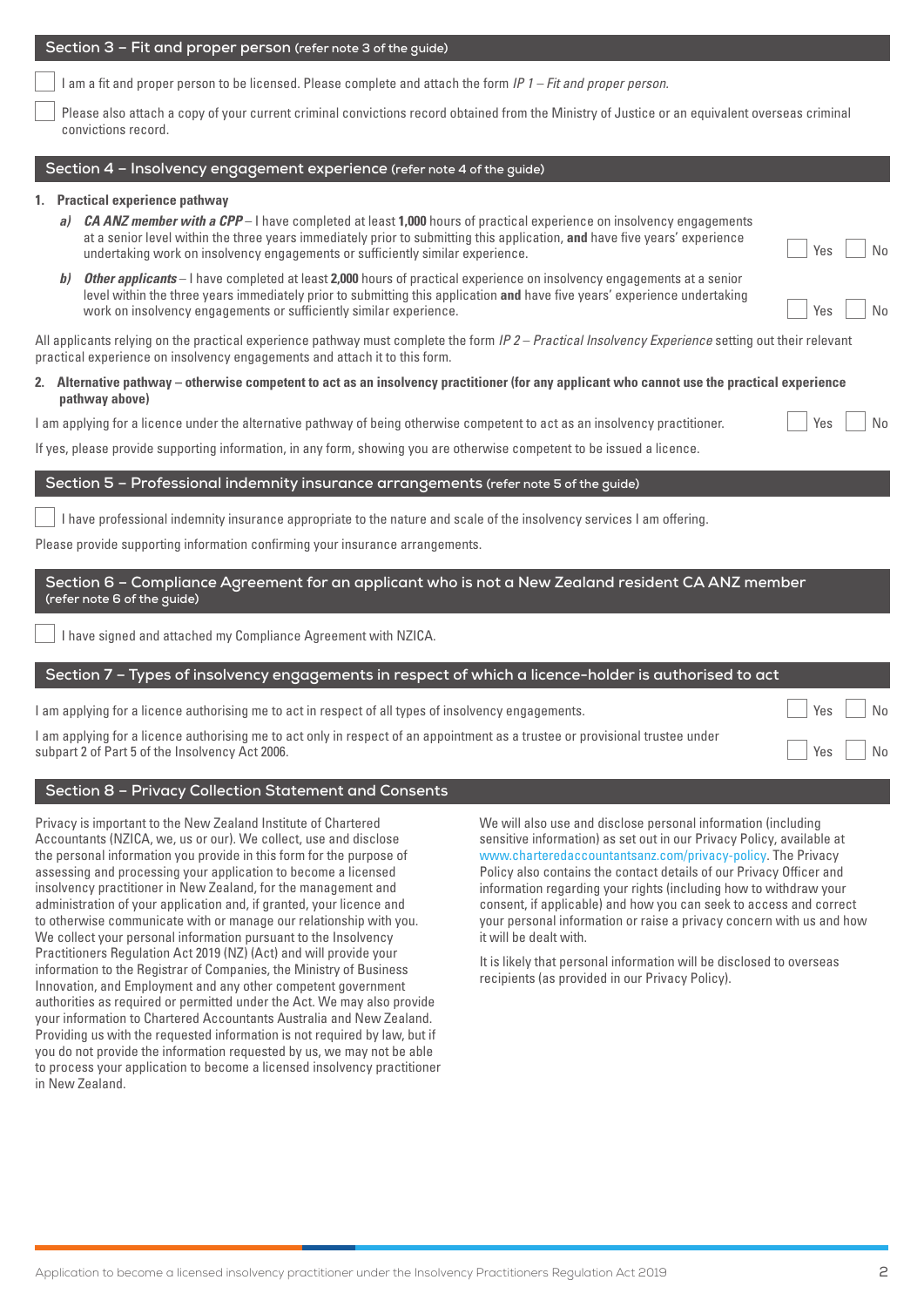#### **ADDITIONAL PROVISIONS FOR EU DATA SUBJECTS**

The following additional provisions apply to you if the (EU) 2016/679 General Data Protection Regulation (GDPR) and/or the UK Data Protection Act 2018 (as amended from time to time) (together, the Data Protection Legislation) applies to you. GDPR will apply to you if you are or become a resident of the member states of the EU, Norway, Iceland and Liechtenstein (EU data subjects). The UK Data Protection Act 2018 (as amended from time to time) will apply to you if you are or become a resident of the United Kingdom (UK data subjects).

We are permitted to process your information for the above purpose, by relying on one or more of the following lawful grounds: (a) you have explicitly agreed to us processing such information for a specific reason; (b) the processing is necessary to perform the agreement we have with you or to take steps to enter into an agreement with you; (c) the processing is necessary for us to comply with our legal obligations; or (d) the processing is necessary for our legitimate interests, including to provide you with a smooth and efficient customer experience.

Where you have consented to our processing of such information (including any special categories of personal data) you may withdraw such consent at any time, by contacting us using the contact details in our Privacy Policy. In some cases we may lawfully continue to process your information even after you withdraw your consent, by relying on the legal bases described above. Other important information such as transferring your personal data outside the European Economic Area (or the United Kingdom, to the extent that it is no longer a territory within the European Economic Area and you are a UK data subject), your specific GDPR rights over your personal data under the Data Protection Legislation and how and when we retain and destroy your personal data is explained in our Privacy Policy.

 **I have read, understood and agree to the Privacy Policy and the important information contained in the Privacy Statement above.** 

#### **Section 9 – Declaration**

| the applicant, declare that: |  |
|------------------------------|--|
|------------------------------|--|

(a) the information provided in this application, and any supporting documents, is true and correct; and

(b) NZICA is authorised to obtain, at any time and from any person or entity, any information about me that it considers necessary or desirable to process this application and I authorised any such person or entity to release to NZICA the information it requests; and

(c) I have read, understood, and accept the agreements required of me under this application including all information contained in the guide.

#### **Section 10 – Fees and Payment details**

NZICA application fee: \$NZ1,035.00 (GST inclusive)

Registrar of Companies licence registration fee: \$NZ189.75 (GST inclusive)

#### Total fee payable: **\$1,224.75**

| Payable by: |            |      |  |
|-------------|------------|------|--|
| Visa        | MasterCard | Amex |  |
| Card number |            |      |  |

| Cardholder<br>name |  |
|--------------------|--|
|                    |  |
|                    |  |
|                    |  |
| Cardholder         |  |
| signature          |  |
|                    |  |

#### **Section 11 – Checklist**

Expiry date

1. Completed all sections and signed the declaration

- 2. Completed payment details
- 3. Attached form *IP 1 Fit and proper person*
- 4. Attached form *IP 2 Practical insolvency experience* (or other information showing you are otherwise competent to act as an insolvency practitioner for NZICA to issue a licence if applicant is applying under the otherwise competent pathway)
- 5. Attached professional indemnity insurance information
- 6. Attached a current (less than six months old) Ministry of Justice criminal convictions record or an equivalent overseas criminal convictions record

# *And if you are not a New Zealand resident CA ANZ member*

7. Signed and attached a Compliance Agreement

### **Section 12 – Submitting your application**

You can email your application (with accompanying attachments) to: [regulation.nzica@charteredaccountantsanz.com](mailto:regulation.nzica%40charteredaccountantsanz.com?subject=)

Alternatively, you can post your application to:

NZICA

NZ Regulation PO Box 11342 Wellington 6142

#### **Any questions**

If you have any questions you can phone our Member Support Team on 0800 469 422 or email [regulation.nzica@charteredaccountantsanz.com](mailto:regulation.nzica@charteredaccountantsanz.com)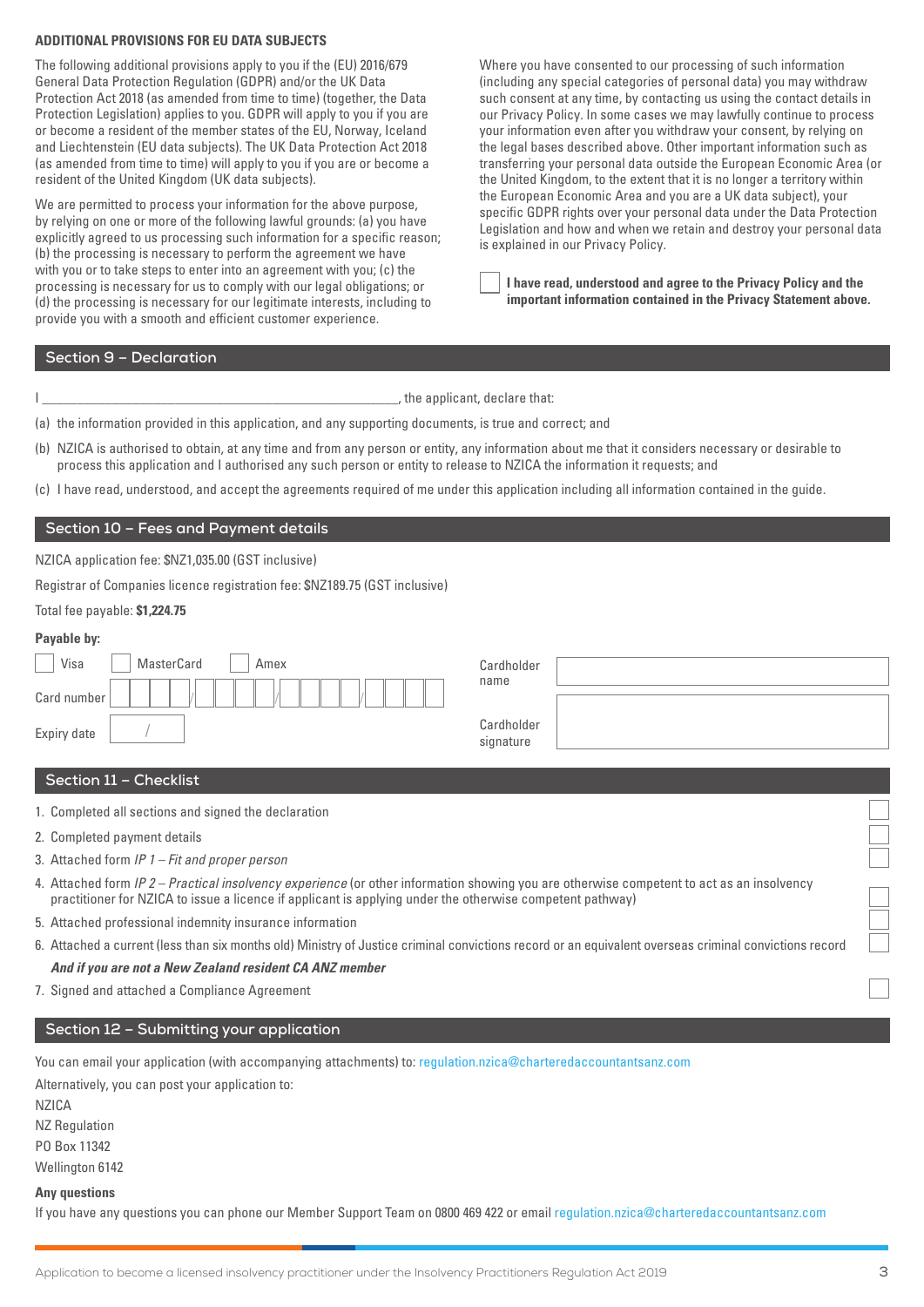# **Application to become a licensed insolvency practitioner**

# *Guide to application form*

#### **Background information to the Insolvency Practitioners Regulation Act 2019 (the Act)**

The Act introduced a co-regulatory scheme for the regulation of insolvency practitioners in New Zealand.

Under the Act, accredited bodies are responsible for carrying out frontline regulation of licensed insolvency practitioners, including licensing entry and regulating ongoing competence, investigating complaints, and taking disciplinary action where appropriate. A person who acts as an insolvency practitioner must be granted a licence under the Act by an accredited body to carry out insolvency engagements in New Zealand.

The Registrar of Companies (Registrar) has granted the New Zealand Institute of Chartered Accountants (NZICA) accredited body status under the Act and regulations to the Act (Regulations). Note that NZICA is the accredited body under the Act and not CA ANZ, because NZICA has the statutory responsibility under the New Zealand Institute of Chartered Accountants Act 1996 to regulate the practice of its members in New Zealand. An applicant will be a member of NZICA if the applicant is a CA ANZ member who resides in New Zealand.

The Registrar has responsibility for oversight of all accredited bodies. The Registrar also maintains a register of insolvency practitioners holding information about each licensed insolvency practitioner, such as their business address and licence details. The register will be publicly searchable.

You may apply to NZICA to become a licensed insolvency practitioner using this application form. Every licence issued under the Act will be subject to certain conditions and ongoing competence requirements. These will be set out in your licence.

#### **NOTES TO APPLICATION FORM**

#### **Note 1 – Personal and business information**

The Act and regulations requires NZICA to provide the Registrar with the business information to be included in the public register of licensed insolvency practitioners.

#### **Note 2 – Licence membership requirements**

To be eligible for a licence, an applicant must be *either:*

- 1. A New Zealand resident CA ANZ member holding a Certificate of Public Practice (CPP); or
- 2. An overseas insolvency practitioner; or
- 3. A member of a recognised body; or
- 4. A practising member of a religious society or order whose doctrines or beliefs preclude membership of any organisation or body other than the religious society of order of which the applicant is a member.

If an applicant does not meet any one of these requirements, then NZICA cannot issue a licence.

See below for further details in relation to these.

#### *1. A New Zealand resident CA ANZ member holding a CPP*

To be eligible under (1), the Act requires an applicant to be a member of an accredited body.

An applicant will be a member of NZICA (i.e. the accredited body) if they are a CA ANZ member who resides in New Zealand. A CA ANZ member residing outside New Zealand is not an NZICA member. Accordingly, to be eligible for a licence they must meet one of the other membership requirements (i.e. be an overseas insolvency practitioner).

An applicant should provide their CA ANZ membership number on the application form as there is no separate NZICA membership number.

The applicant must also hold a CPP.

For the purposes of the Act a non-member principal (as defined in the NZICA Rules) is not regarded as a New Zealand resident CA ANZ member. Accordingly, to be eligible for a licence they must meet one of the other membership requirements.

#### *2. An overseas insolvency practitioner*

An overseas insolvency practitioner is a person who is entitled to carry out insolvency work in Australia or in a jurisdiction recognised by the Registrar. The Registrar has not recognised any other jurisdictions under the Act, so Australian insolvency practitioners are the only overseas insolvency practitioners who can obtain a licence at this time.

To obtain a licence, an Australian insolvency practitioner must be a registered liquidator under Australian law and must provide, with their application, their Registered Liquidator number appearing on ASIC's Register of Liquidators. An overseas insolvency practitioner must apply for a licence within 10 days of being appointed to act in respect of an insolvency engagement in New Zealand.

#### *3. A member of a recognised body*

A recognised body is a body recognised as such by the Registrar and notified in the *Gazette*. The Registrar has recognised Restructuring Insolvency & Turnaround Association New Zealand Incorporated (RITANZ) as a recognised body.

A non-member principal must be a member of a recognised body to be eligible for a licence.

An applicant relying on recognised body membership must provide the name of the recognised body, membership number and proof of membership with their application.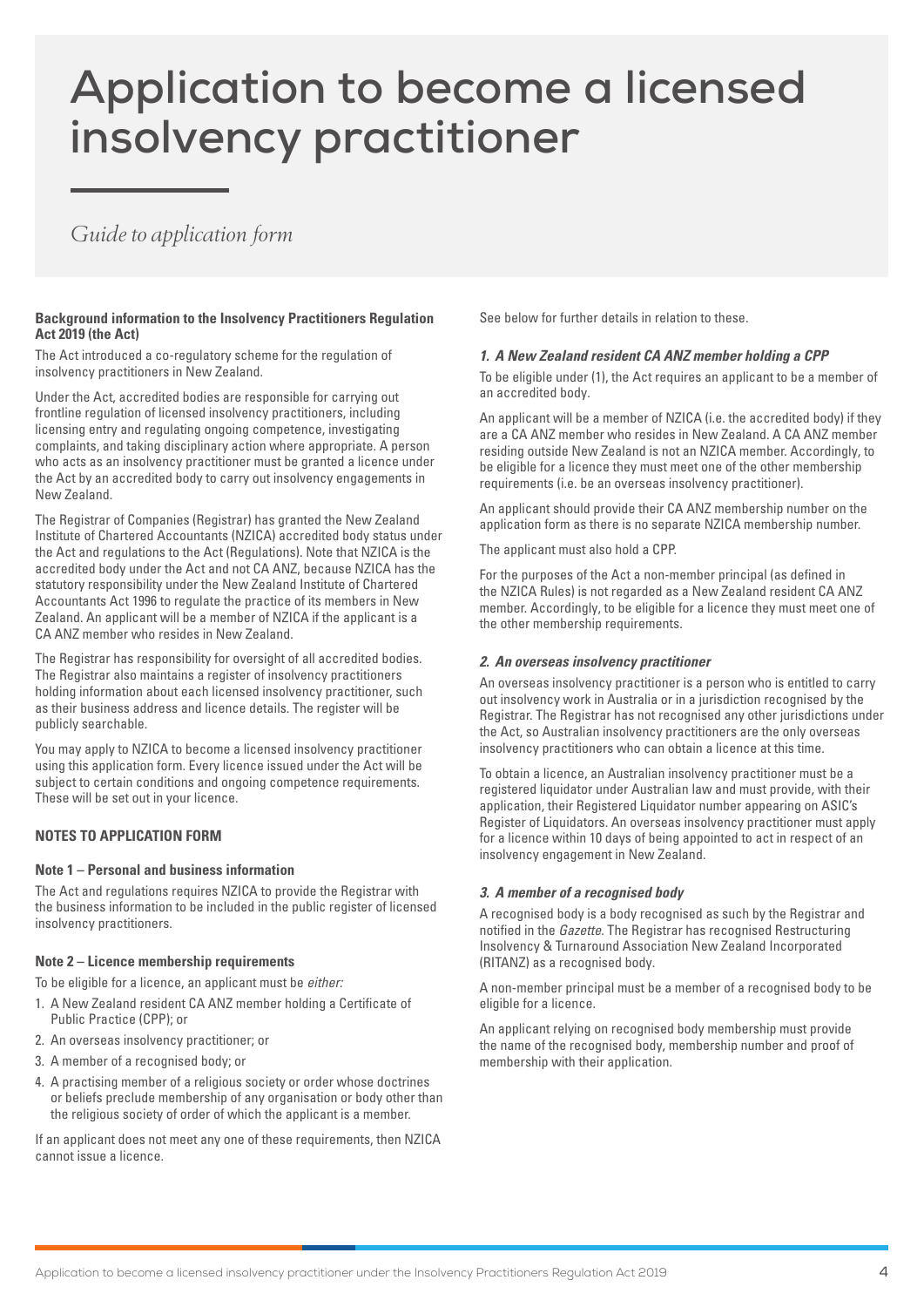#### *4. A practising member of a religious society or order whose doctrines or beliefs preclude membership of any organisation or body other than the religious society of order of which you are a member*

The Act provides that an accredited body can licence certain members of a religious society or order whose beliefs prevent them from being a member of that body, provided certain conditions are met (refer to sections 57 and 58 of the Act). There are similar provisions in the Financial Reporting Act 2013 relating to NZICA recognising a practising member of a religious society or order as a qualified statutory auditor.

Before applying for a licence, a member of a religious society or order who consider they may be eligible for a licence should contact NZICA to discuss their eligibility. Contact details are provided below.

#### **Note 3 – Fit and proper person**

NZICA can only licence an applicant where it is satisfied that the applicant is a fit and proper person to hold a licence.

All applicants must complete form *IP 1 – Fit and proper person* and attach it to their application.

An applicant will need to consider if any of the matters set out in Appendix 1 of the form *IP 1 – Fit and proper person* apply. If any such matter applies then the applicant must provide full details to NZICA of the event, their conduct in relation to the event, any findings in relation to the event, and any penalty or sanction imposed. NZICA will then consider these circumstances and the applicant's overall history and determine if they are fit and proper.

The presence of such a matter does not automatically disqualify an applicant from being licensed. However, it will require the applicant to provide information in order to satisfy NZICA as to the applicant's suitability to have a licence. NZICA expects that more serious events will require an applicant to provide more extensive evidence to satisfy NZICA that the applicant is now a fit and proper person to be a licensed insolvency practitioner.

NZICA may also consider any other matter it considers appropriate when undertaking a fit and proper assessment. For example, the applicant's standing in the community, membership of community organisations, and references and certificates of standing from work colleagues and/ or licensed insolvency practitioners. Any such references should not be from persons reporting to the applicant. Any references should also attest to the applicant's experience and competence as an insolvency practitioner.

An applicant should also disclose whether they are subject to any professional disciplinary processes at the time of their application and the nature of these.

All applicants must also submit a current (i.e. less than six months old) criminal conviction record obtained from the Ministry of Justice. The appropriate Ministry of Justice form *(Priv/F1)* can be found on the Ministry of Justice's website ([www.justice.govt.nz\)](http://www.justice.govt.nz).

If you are applying as an overseas insolvency practitioner (i.e. you are a registered liquidator under the Australian Corporations Act 2001 (Cth)) you will need to provide a national criminal history check from the Australian Federal Police (AFP), a state or territory police service, or a broker organisation accredited by the Australian Criminal Intelligence Commission. The criminal history check must not be more than 6-months old.

Disclosure of any matters will not necessarily preclude you from holding a licence.

#### **Note 4 – Insolvency engagement experience**

The insolvency engagement experience requirement can be met by either:

- 1. an applicant meeting the practical experience requirements; or
- 2. an applicant satisfying NZICA that they are otherwise competent to act as a licenced insolvency practitioner (the alternative pathway).

#### *a) Practical experience requirements*

An applicant who is CA ANZ member with a CPP must have completed at least 1,000 hours of work on insolvency engagements at a senior level (refer to definition below) within the three years immediately prior to applying for a licence. In addition, they must have at least five years experience undertaking work on insolvency engagements (or work sufficiently similar to work on insolvency engagements), which can include the senior level work experience above. These requirements also apply to an Australian resident CA ANZ member with a CPP.

Other applicants relying on the practical experience pathway must have completed at least 2,000 hours of work on insolvency engagements at a senior level (refer to definition below) within the three years immediately prior to applying for a licence. In addition, an applicant must have at least five years experience undertaking work on insolvency engagements (or work sufficiently similar to work on insolvency engagements), which can include the senior level experience above.

*Senior level* means work at a senior level based on an assessment of the kind of work completed rather than by reference to the applicant's position or title, including whether the applicant:

- Managed or supervised the insolvency engagement;
- Formed opinions and made recommendations as an insolvency practitioner or to an insolvency practitioner about strategic and tactical matters, and the financial and potential legal position of the company;
- Was directly involved in planning and managing the conduct of the insolvency engagement (including conducting appropriate investigations of the company's business, property, affairs and financial dealings) as an insolvency practitioner or on behalf of the insolvency practitioner;
- Prepared draft reports to creditors as an insolvency practitioner or on behalf of the insolvency practitioner;
- Instructed lawyers and evaluated legal advice as an insolvency practitioner or as directed by the insolvency practitioner;
- Supervised staff in respect of insolvency engagements, and had responsibility for allocating these resources; and
- Led material negotiations with stakeholders in an insolvency engagement.

An *insolvency engagement* is defined in section 5 of the Act to include "any work or function that is part of acting as an insolvency practitioner". Insolvency practitioner means any of the following:

- 1. An administrator or a deed administrator (as those terms are defined in section 239B of the Companies Act 1993);
- 2. An insolvent company liquidator:
- 3. A receiver (as defined in section 2(1) of the Receiverships Act 1993); and
- 4. A trustee or provisional trustee appointed under subpart 2 of Part 5 of the Insolvency Act 2006

NZICA's expectation is that to meet the five year experience requirement, the applicant will generally need to be working full time, or close to full time hours, with most of the applicant's time focussed on insolvency work. If the applicant has only worked part time or their work has been divided between insolvency and work in other accountancy disciplines, NZICA may require the applicant to complete an additional period of insolvency work experience so the applicant can develop the required experience necessary before issuing a licence.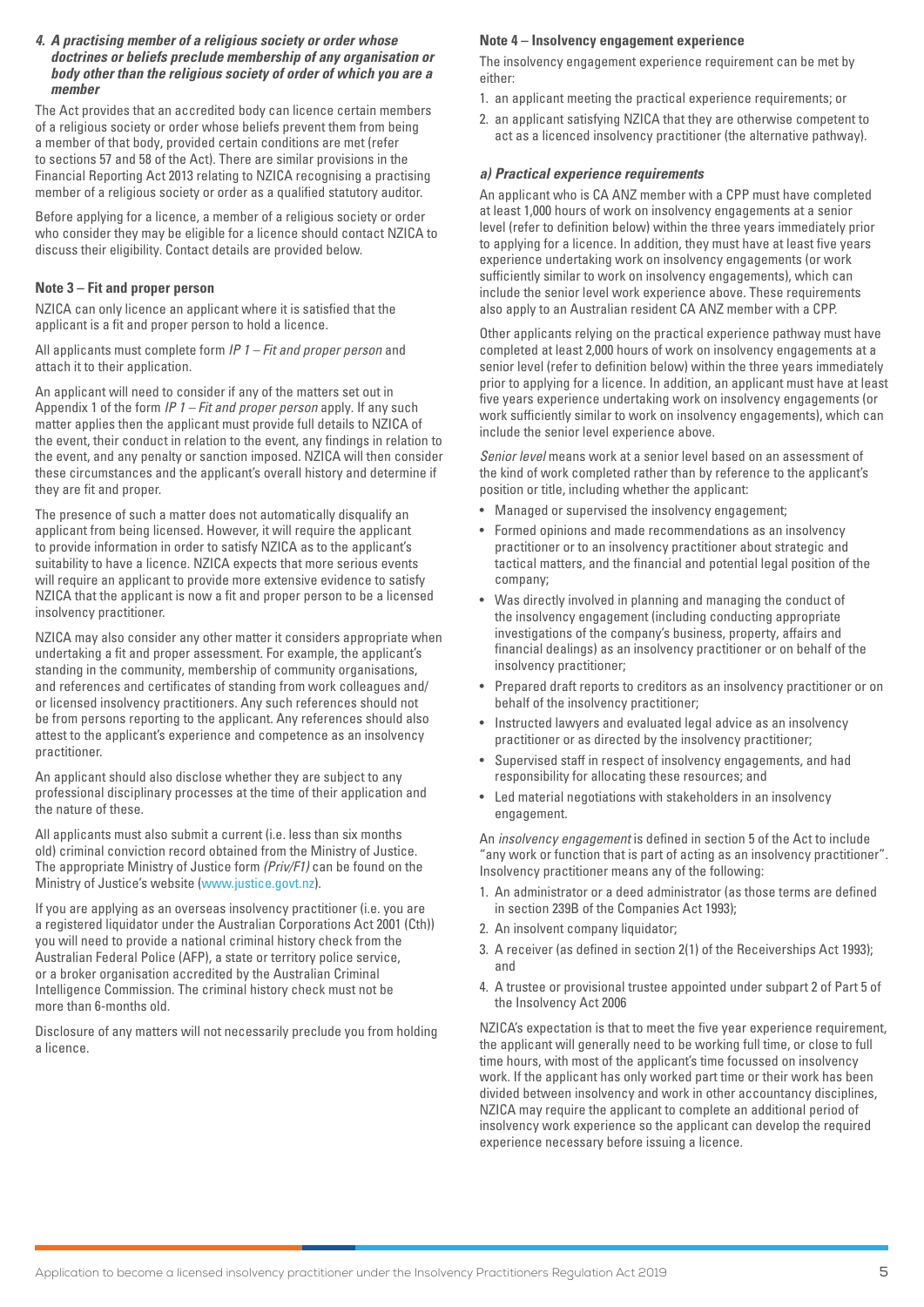An applicant may have completed some insolvency experience while working overseas. Overseas experience can be used to meet the experience requirements. In assessing any overseas experience, NZICA will require that an applicant's overall experience gained to be at least of an equivalent standard to experience gained in New Zealand.

An applicant will need to fill out form *IP 2 – Practical insolvency experience* (or an equivalent form) setting out their relevant insolvency experience. The information you provide should support the type of insolvency engagements you wish to undertake and be licensed for.

If an applicant is unsure about whether they have enough practical experience to obtain a licence, they should contact NZICA before applying.

#### *b) Alternative pathway – otherwise competent to act as an insolvency practitioner*

There may be circumstances where an applicant is unable to meet the practical experience requirements above, but considers they are otherwise competent to act as an insolvency practitioner.

In these circumstances, an applicant can still meet the experience requirements when they can show they are *otherwise competent* to act as an insolvency practitioner.

To demonstrate that an applicant is otherwise competent, an applicant will need to provide NZICA with enough information to allow it to assess competency. An applicant should provide at a minimum:

- Evidence of their general education, qualifications and any relevant professional body memberships;
- Evidence of specific insolvency experience including hours worked;
- Evidence of specific insolvency roles;
- Evidence of insolvency training and courses undertaken;
- Written confirmation from an experienced insolvency practitioner (preferably a licenced insolvency practitioner) that they consider the applicant to be competent to hold a licence. Confirmations from a person reporting to the applicant are, generally, not suitable;
- Written confirmation from an experienced banker or lawyer specialising in the field of insolvency and restructuring that they consider the applicant to be competent to hold a licence; and
- Any relevant reviews.

NZICA's expectation is that an applicant relying on this pathway will be able to demonstrate an extensive record of work as an insolvency practitioner at a senior level.

There is no prescribed form for providing this information. However, the applicant should ensure they provide enough information to allow NZICA to determine whether they are otherwise competent to hold a licence.

#### **Note 5 – Professional indemnity insurance arrangements**

Applicants are required to confirm they have professional indemnity insurance cover appropriate to the nature and scale of insolvency services they are offering. Applicants should provide:

- A general description of the insurance (or reinsurance) arrangements;
- The limit of indemnity for any claims (in the aggregate and per claim); and
- Details of insurance coverage, exclusions, costs covered, cancellation and any reinstatement arrangements, preferably supported by a current certificate/policy for professional indemnity cover.

## **Note 6 – Compliance Agreement – for applicants who are not New Zealand resident CA ANZ members**

If an applicant is not a New Zealand resident CA ANZ member, they are required to enter a Compliance Agreement with NZICA under section 58 of the Act.

By signing a Compliance Agreement, an applicant agrees to be subject to the following matters as if they were a member of NZICA:

- NZICA's Code of Ethics; and
- NZICA Rules relating to:
	- The investigation of complaints;
	- The hearing of complaints and any other matters by an NZICA disciplinary body;
	- Appeals against decisions of any disciplinary body;
	- The kinds of conduct for which a member or former member of NZICA may be disciplined;
	- The actions that may be taken in respect of, and the penalties that may be imposed on, a member or former member of NZICA for such conduct; and
	- Eligibility to carry out insolvency engagements.

The Code of Ethics and NZICA Rules can be found at [www.charteredaccountantsanz.com](http://www.charteredaccountantsanz.com)

In addition, the Compliance Agreement may provide for any other matters that NZICA thinks fit relating to an applicant's circumstances, including matters relating to ongoing competence requirements, reports and access to information, the promotion of compliance with any enactment or other relevant standard relating to insolvency engagements and the promotion of reasonable care and diligence in carrying out such engagements, the payment of fees, and the term of the agreement.

The Compliance Agreement must be attached to the application. NZICA will not consider an application if a Compliance Agreement is not attached, when one is required. However, if an applicant is covered by the transitional provisions of the Act and has already entered into a Compliance Agreement with NZICA, no further Compliance Agreement is required.

A New Zealand resident CA ANZ member is not required to sign a Compliance Agreement as they are already subject to the Code of Ethics and NZICA Rules through their membership.

A non-member principal is required to sign a Compliance Agreement as they do not meet the definition of "member of the accredited body" under the Act.

#### **Note 7 – Types of insolvency engagements in respect of which a licence-holder is authorised to act**

Each licence NZICA issues must be subject to a condition relating to the types of insolvency engagements in respect of which a licence-holder is authorised to act.

An applicant should specify the types of insolvency engagement in respect of which they want to be authorised to act under the licence, which will either be:

- 1. All types of insolvency engagement provided for in the Act; or
- 2. A trustee or provisional trustee appointed under subpart 2 of Part 5 of the Insolvency Act 2006

Under the Act, all types of insolvency engagement includes any work or function that is part of acting as:

- An administrator or a deed administrator (as those terms are defined in section 239B of the Companies Act 1993):
- An insolvent company liquidator:
- A receiver (as defined in section 2(1) of the Receiverships Act 1993): and
- A trustee or provisional trustee appointed under subpart 2 of Part 5 of the Insolvency Act 2006